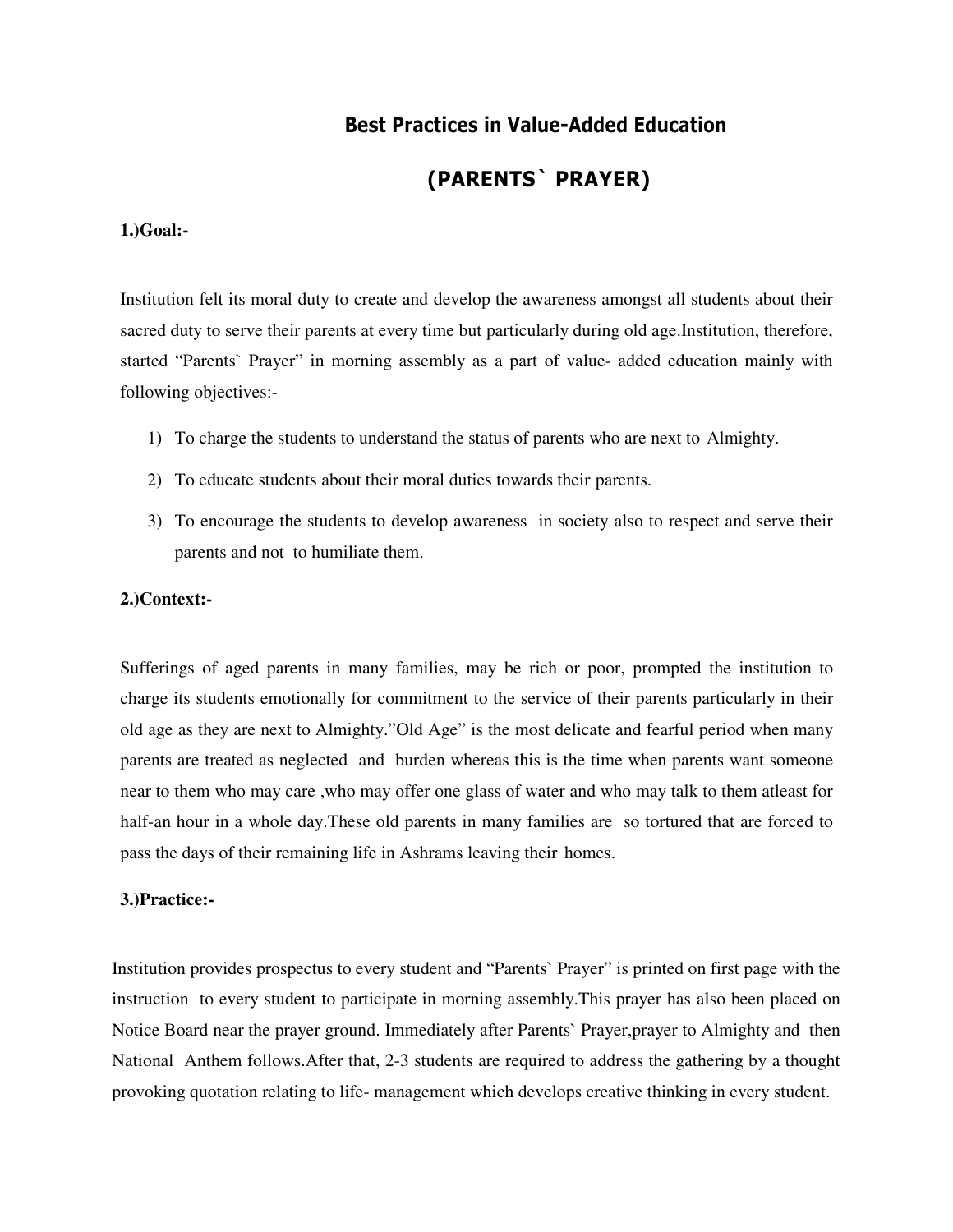In class-rooms ,whenever any opportunity comes,teachers talk to students about this prayer and encourage students to popularize it amongst community members.Institution has sent the text of Parents` Prayer to all nearby schools either on demand or at its own.

Students may be a boy or girl ,may be belonging to any religion or caste are free to pay respect to their parents as they want i.e. by touching the feet or the way they want before they depart from home to college.Institution wants to inculcate the feelings of moral duty towards parents .Institution encourages the students to commit to their parents respecting them as next to Almighty .Through this prayer, students are taught that every son and daughter remain whole life indebted to the parents and, therefore,they pray to Almighty to provide moral and physical strength enabling them to serve parents even at any cost

#### **4.) Evidence of Success :-**

This prayer is being hailed every where.Village citizens appreciate this prayer recognizing as moral ethical- value- oriented(SANSKARIK) education related with ground reality of life.The result is that nearby schools have taken the text of the prayer from institution and they may start this prayer in their schools subject to the consent of their management.This shows the acceptability of spirit of prayer. Moreover,many students are now coming to college after taking blessings from their parents as has been communicated by many guardians.

It was the practical experience of the institution that students were not coming after taking blessings of their parents but now , students have realized the value of respect to their parents and they come with blessings of their parents. Earlier, students were treating their parents only as elders ,their supporters and caretakers but now they are respecting as next to Almighty.

#### **5.) Problems Encountered and Resources Required:-**

Whenever our students try to convince the community, some of even educated boys and girls take it as interference in their family affairs and such so-called young,treat our students as 'extrasmart' and 'showy' .In certain families,wives do not permit their husbands to touch the feet of parents even in festivals. These wives treat this prayer as outdated saying that days of Ram and Shravan Kumar have gone long back.